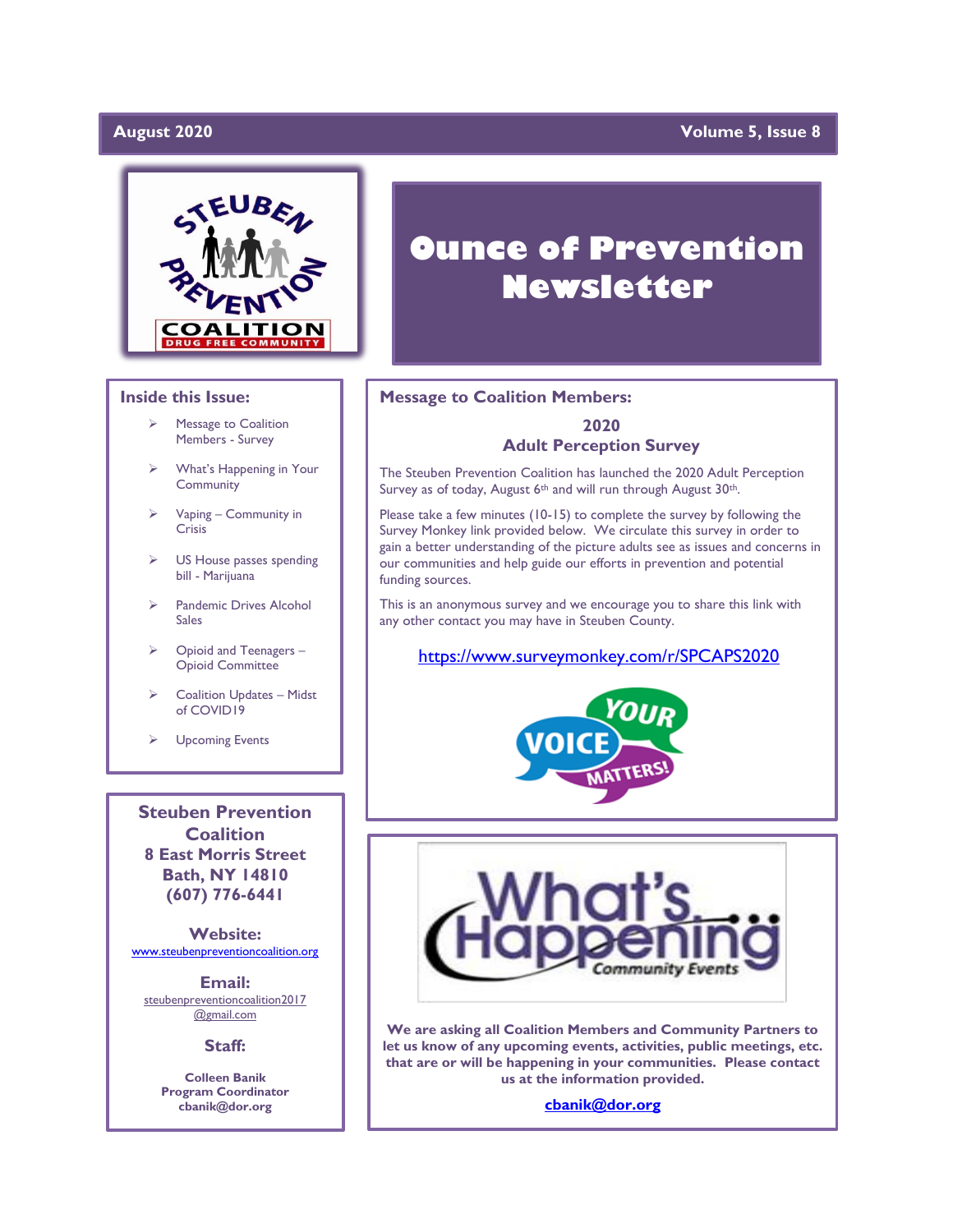### **August 2020 Page 2 Volume 5, Issue 8**

### **Vaping – Community in Crisis**

E-cigarettes and other vaping devices are NOT risk-free. While they generally do not contain tobacco and are therefore, in some ways, considered less harmful than smoking cigarettes, a growing body of research indicates that they may lead to negative health consequences, especially among youth.

### [https://communityincrisis.org/pre](https://communityincrisis.org/prevention/vaping/) [vention/vaping/](https://communityincrisis.org/prevention/vaping/)







[https://e](https://e-cigarettes.surgeongeneral.gov/documents/SGR_ECig_ParentTipSheet_508.pdf)[cigarettes.surgeongeneral.gov/do](https://e-cigarettes.surgeongeneral.gov/documents/SGR_ECig_ParentTipSheet_508.pdf) [cuments/SGR\\_ECig\\_ParentTipSh](https://e-cigarettes.surgeongeneral.gov/documents/SGR_ECig_ParentTipSheet_508.pdf) [eet\\_508.pdf](https://e-cigarettes.surgeongeneral.gov/documents/SGR_ECig_ParentTipSheet_508.pdf)

### **U.S. House Passes Spending Bill Loaded with Big Pot Giveaways**

### *Smart Approaches to Marijuana* July 31, 2020

**(**Alexandria, Va) - Today, the House of Representatives passed a package of appropriations bills containing several giveaways to Big Marijuana, including language extending the federally illegal industry access to the U.S. financial system and shielding marijuana businesses growing, manufacturing, and selling pot candies, concentrates, and vapes from federal law enforcement.

Dr. Kevin Sabet, president and co-founder of Smart Approaches to Marijuana (SAM) released the following statement in response:

"Today's pot products can be 99% pure THC. Why would we protect its manufacturers? It is disheartening to see the House bend to the demands of the marijuana industry by supporting these provisions. Numerous recent, peer-reviewed studies have made the case we should be pumping the brakes on expanding this industry, an industry thriving off of predatory marketing tactics and increasing substance misuse in communities of color and low-income neighborhoods.

"Our federal lawmakers must focus on doing everything in their power to help the country mitigate the impact of the COVID-19 pandemic, not carry water for Big Pot.

"Thanks to continued action from SAM supporters nationwide and meetings with several key offices, we are confident that any language attempting to expand the normalization of this industry will not be make it through the Senate."



**<https://learnaboutsam.org/>**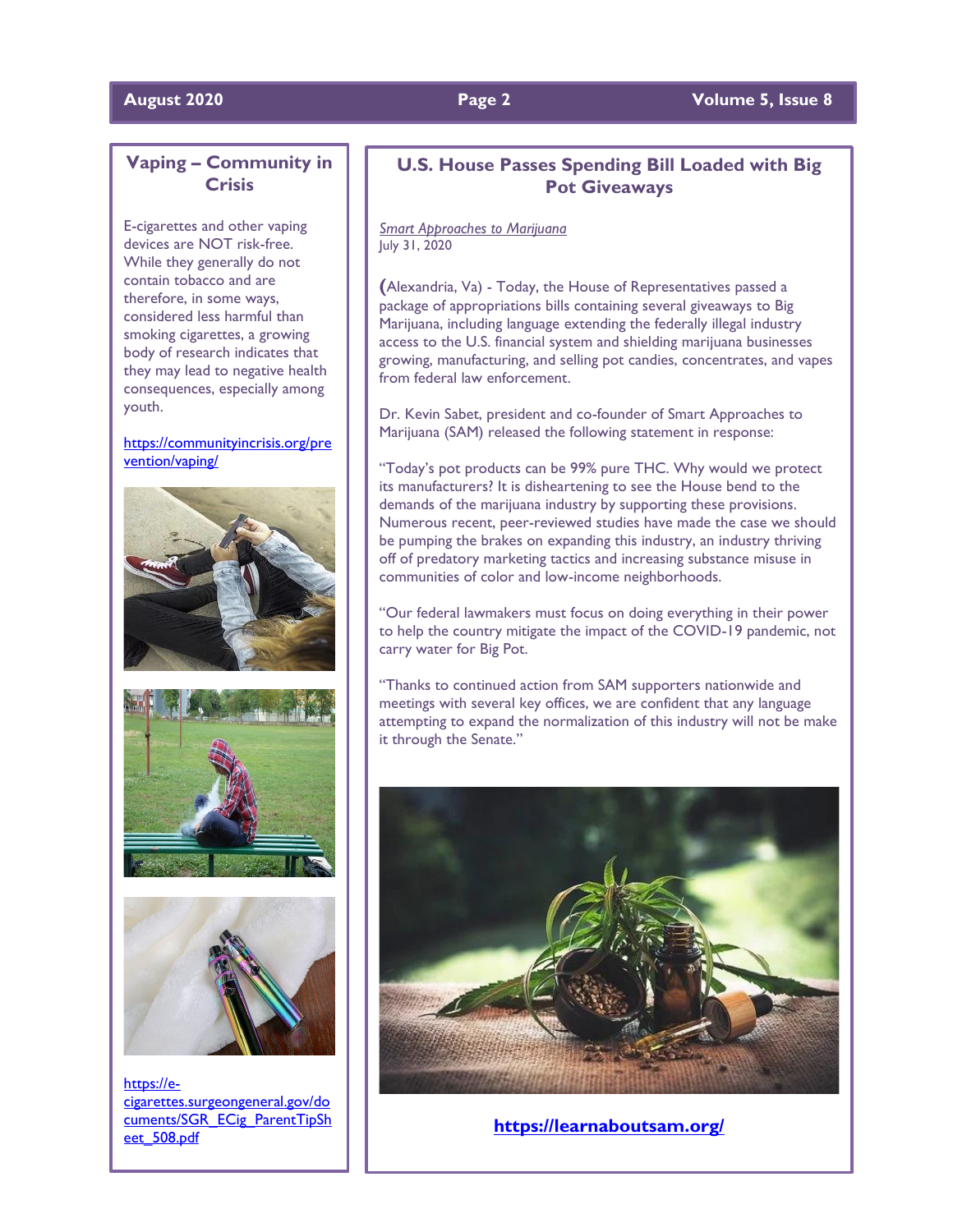### **Pandemic drives alcohol sales — and raises concerns about substance abuse**

*USC News* Gary Polakovic

As people stay at home and alcohol sales skyrocket, USC experts examine the physical, emotional and mental risks of substance abuse amid the global outbreak.

Alcohol sales have surged since the COVID-19 pandemic began, raising concerns among USC experts and others that the bottoms-up binge could come with a social cost. Alcoholic beverage sales rose by [55%](https://www.newsweek.com/us-alcohol-sales-increase-55-percent-one-week-amid-coronavirus-pandemic-1495510) in late March, when many states and public health officials urged residents to stay at home, compared to sales in 2019. While the increase in sales could represent stockpiling for the sheltered weeks ahead, it also signals the potential for alcohol abuse.

"With the social distancing restrictions of COVID-19, we're seeing online [alcohol] sales increasing, an increase in demand and restaurants looking for ways to capitalize on the demand. It's a perfect storm," said [Anthony Dukes,](https://www.marshall.usc.edu/personnel/anthony-dukes)  professor and chair of the marketing department at the USC Marshall School of Business.

To adapt to a marketplace transformed by pandemic, restaurants are offering alcohol as an option for takeout food orders — a first for California and some other states. It makes business sense because highprofit margins on wine and other alcoholic beverages are vital to restaurants and bars, Dukes said. Wine tasting rooms, restaurants and bars are closed across California, the country's biggest wine-producing state. The impact on Napa Valley vineyards and craft beer enterprises in San Diego extends beyond their patrons to the people they employ, the taxes they generate and the local tourism they support.

To learn more visit: **[https://news.usc.edu/168549/covid](https://news.usc.edu/168549/covid-19-alcohol-sales-abuse-stress-relapse-usc-experts/) [-19-alcohol-sales-abuse-stress](https://news.usc.edu/168549/covid-19-alcohol-sales-abuse-stress-relapse-usc-experts/)[relapse-usc-experts/](https://news.usc.edu/168549/covid-19-alcohol-sales-abuse-stress-relapse-usc-experts/)**

### **Opioids and Teenagers**

*Connie Terry, Program Assistant* Opioid Committee August 2020

Statistically, opioid misuse occurs later in the user's life. However, as with other drugs, the younger one is at the time of their first exposure greatly increases the risk of misuse, abuse and addiction.

Opioids, whether they are from nature or a laboratory, act on the opioid receptors in the human brain to reduce the body's perception of pain. They can also stimulate the brain's reward center, creating a sense of euphoria which ultimately can contribute to misuse and addiction.

Taken in larger than prescribed quantities or in a way not prescribed, such as injecting or snorting, or taken without a doctor's prescription is considered abuse and can cause an overdose. Combining opiates with other drugs or alcohol that depress breathing also increases the risk of overdose.

**The leading risk factors associated with Teen Opioid Use Disorder include** - a family history of substance use disorder; mental health problems, such as anxiety, depression or ADHD; experiencing trauma; impulse control difficulties.

**Typical physical signs of opioid abuse in teenagers include** - fatigue, drowsiness, changes in sleep patterns; pinpoint pupils and dark circles under the eyes; rapid weight loss; deterioration in hygiene or personal appearance; health complaints, such as, being constipated or experiencing nausea.

If you suspect your teenagers is misusing opioids, engage them in calm but frank conversation. Have them evaluated by a certified addiction professional. Your family healthcare provider can help, and Steuben County has resources that can help, too.

**Steuben County Substance Abuse Services (SCASAS)**

**Bath: (607) 664-2156 (115 Liberty Street, Bath)**

**Corning: (607) 937-6201 (114 Chestnut Street, Corning)**

**Hornell: (607) 324-2483 (7454 Seneca Road, North Hornell)**

**CASA Trinity Hornell, NY 14843 (607) 282-5200 (Detox, In Patient & Outpatient Services)**

**You can always call the 211 Helpline at 1-800-346-2211 to find other of resources in your area!**

Source[: www.drugfree.org](http://www.drugfree.org/)



### **August 2020 Page 3 Volume 5, Issue 8**